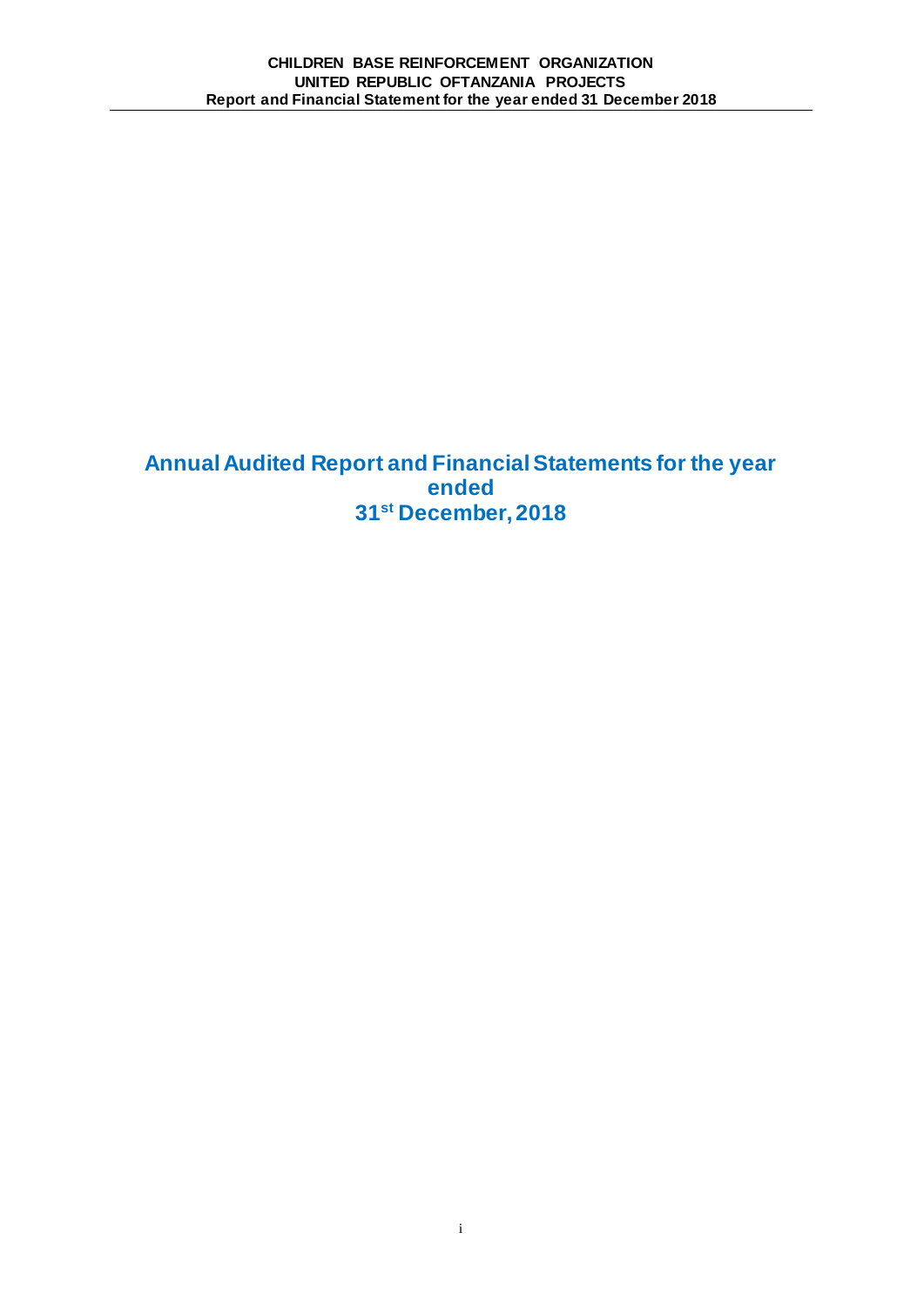# **TABLE OF CONTENTS**

|                                | <b>GENERAL INFORMATION</b>                                                                                                                                                                | 1                       |
|--------------------------------|-------------------------------------------------------------------------------------------------------------------------------------------------------------------------------------------|-------------------------|
| 2.                             | <b>INTRODUCTION</b>                                                                                                                                                                       | $\overline{2}$          |
| 3 <sub>1</sub>                 | <b>RESPONSIBILITY OF MANAGEMENT</b>                                                                                                                                                       | 4                       |
| 4.                             | <b>DECLARATION OF THE HEAD OF FINANCE</b>                                                                                                                                                 | 5                       |
| 5 <sub>1</sub>                 | <b>INDEPENDENT AUDITOR'S REPORT</b>                                                                                                                                                       | 6                       |
| 6.<br>6.1<br>6.2<br>6.3<br>6.4 | <b>PROJECT FINANCIAL REPORT</b><br><b>Statement of Income and Expenditure</b><br><b>Statement of Financial Position</b><br><b>Statement of Cash Flow</b><br>Statement of Change in equity | 8<br>8<br>9<br>10<br>11 |
| 7.                             | NOTES TO THE PROJECT FINANCIAL STATEMENTS                                                                                                                                                 | 12                      |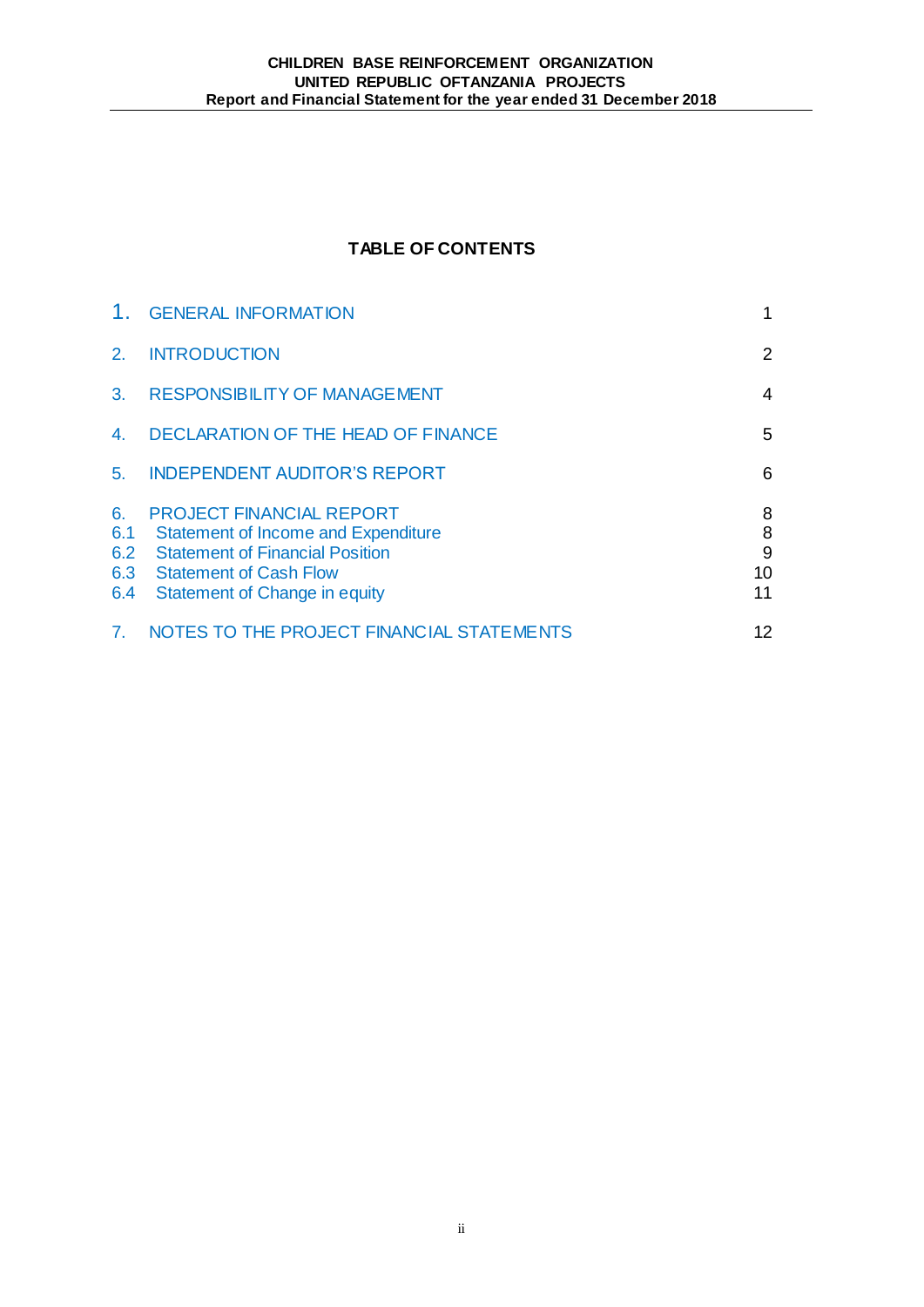# **1. GENERAL INFORMATION**

| <b>Project Coordinator</b><br><b>Registered Address</b><br>Email<br>Mobile: | <b>Children Base Reinforcement Organization</b><br>P.O Box 546,<br>Korogwe Tanga, Tanzania<br>cbro.ombeni@gmail.com<br>+255 714283729 |                                                    |  |
|-----------------------------------------------------------------------------|---------------------------------------------------------------------------------------------------------------------------------------|----------------------------------------------------|--|
| <b>Chief Officers</b>                                                       | Ombeni Peter Ayo<br>Rogers Abihudi Shehumu                                                                                            | <b>Project Manager</b><br><b>Board Chairperson</b> |  |
| <b>Principle Bankers</b>                                                    | Korogwe Branch<br>P.O Box<br>Tanga                                                                                                    | National Microfinance Bank PLC                     |  |
| <b>Accountants/Auditors</b>                                                 | <b>KAL Business Accounting Consultants</b><br><b>Certified Public Accountants</b>                                                     |                                                    |  |
| <b>Registered Address</b><br><b>Mobile</b><br>Email                         | P.O Box 1035<br>Njombe, Tanzania<br>+255 715 001 877 / 767 913 392<br>kalconsultancy17@gmail.com                                      |                                                    |  |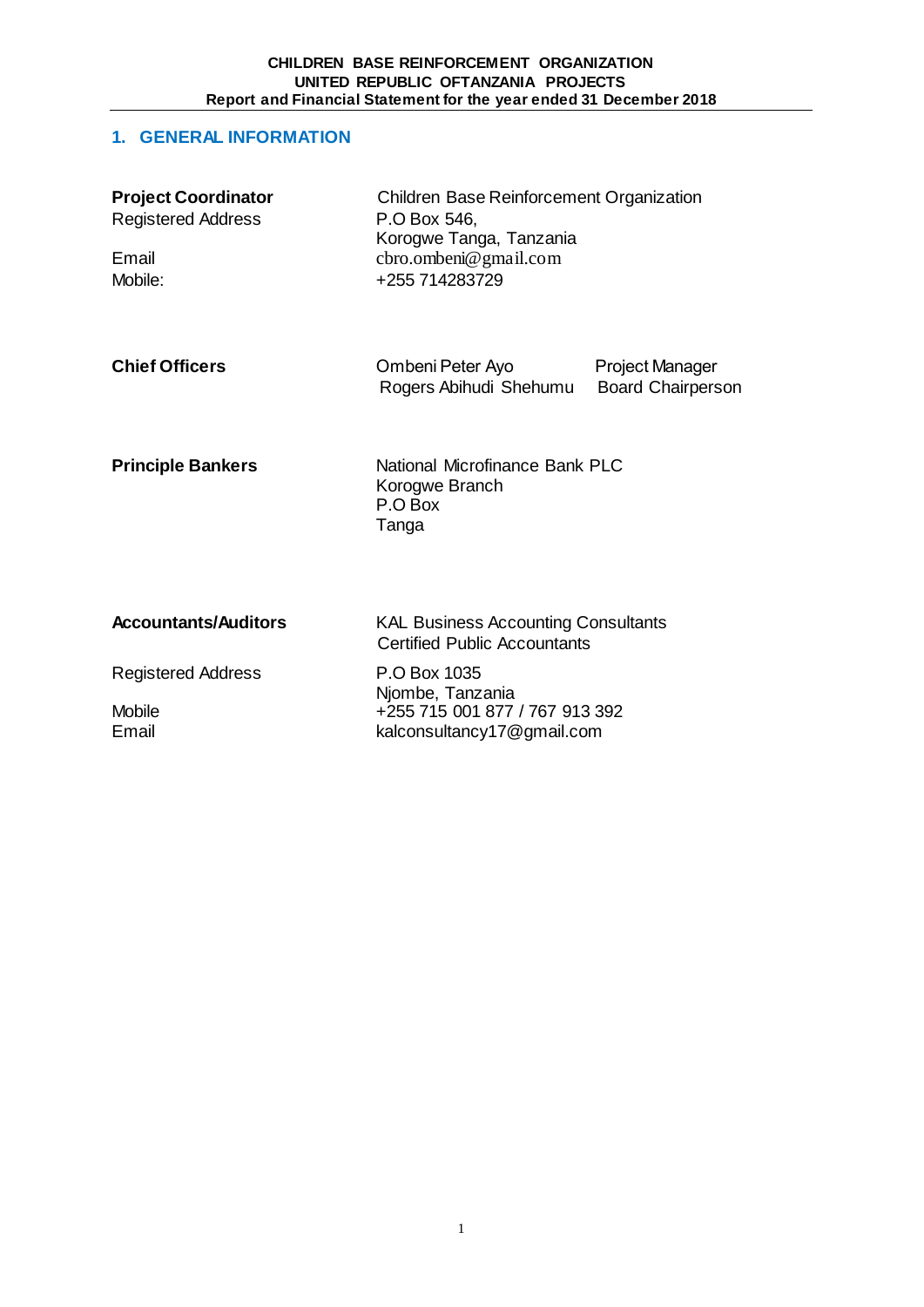# **2. INTRODUCTION**

## **2.1 Background and Overview**

In May 2016, eight founding members of the Zebras Active Community. e.V. (ZAC) met. Their ambitious aim was and remains to establish a children's village in the East African country of Tanzania. The idea itself was part of a previous endeavour. Our idea of this project is based on profound background.

Since 2014, some socially engaged supporters of the German football club MSV Duisburg finance an orphanage and two street football teams in Tanzania. This is a unique story of its own and originates from a rather coincidental trip around the world. A supporter of MSV Duisburg went on sabbatical leave for a year and travelled around the world. His first stop was in Africa, where he met people from an orphanage in Dar es Salam. By means of social networking, MSV supporters started a surprising aid programme from which a reliable partnership with the orphanage established. Since then, some success has been made for the local children: Infrastructures have been improved, the orphanage has been extended, and a car has been found and shipped to Tanzania. Any many things more. Thanks to generous donations, the street footballers have also gained new perspectives.

This commitment left the impression of the particularly difficult living conditions of especially underprivileged children in Tanzania. Based on the idea of Holger Glücks, founder of ZAC, it had been decided that a completely new children's village has to be built in another location. Supported by local guardians, we want to make it possible for up to 60 children to grow up in a protective and responsible environment

The aspiration of our project is to provide a good and secure haven for these children. In addition, we would also like to give these children the opportunity to gain access to education, which is partly subject to fees in ordinary Tanzania, and to stimulate the future perspectives of these children by opening access to apprenticeships. All our activities aim at capacity building. In this case, ZAC acts regardless of religious or political orientation.

In February 2018, our Non-Governmental Organization, named the Children Base Reinforcement Organization (short form "C.B.R.O.") was registered with the Ministry of Community and Development, Gender and Children on 19/01/2018 under document number 0009479. Met for its inaugural meeting in Lutindi with the Core functions of Zebra Active Community.The registered office of the Organization is situated in Tanzania and allowed to work in the whole country. Currently the Organization Headquarters is in Lutindi Korogwe Tanga Region

#### **Management Board**

The current Board of Directors consists of the,Chairman of the Board Rogers Shehumu (Controller at Lutindi Mental Hospital,Vice Chairman Petro Godson Makange (ex World Vision employee),Florence Paulo Shemndolwa (businesswoman),Margareth Momburi(regional politician),Melkizedek T. Mrema(lawyer) Ombeni Peter Ayo (C.B.R.O. manager)

## **Vision Statement**

Vision statement of CBRO is that children live under condition that help them to grow to the best they can be live healthy and happy life and receive the education that will help them to archive their dreams.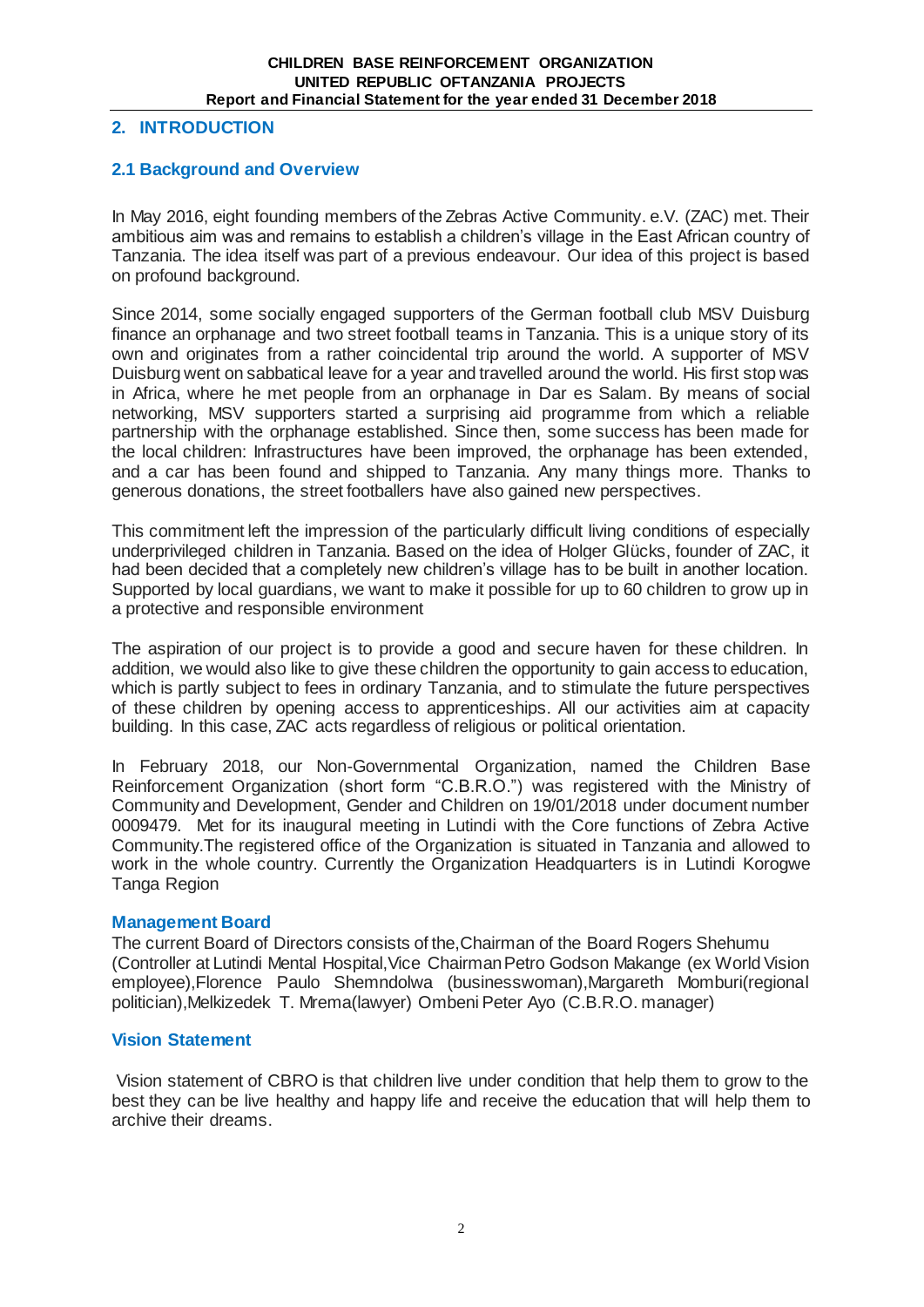## **Mission Statement**

C.B.R.O organization mission is to help children in difficult and unsecured environment to improve their standards of living so that their physical, Emotion and social needs are satisfied. As ambassadors of these children we ensure their integral human development by being network for organization, Companies and Individuals that give then opportunity to support the children to reach their Life dreams in effective way

### **Core values**

Children Based Enforcement Organization wishes to promote the socially responsible operations, Zero Poverty, eco justice, fairness and economic growth for children and community and lead them to enjoyable life wherever they live. In this respect C.B.RO's core values include Honesty, Accountability, Integrity, Community Service, Trustiness and empowering people

## **2.2 Main Objectives of the Projects**

The objectives and purposes of **CHILDREN BASED REIFORCEMENT ORGANIZATION** are:

- a. To empower Children and to advocate for community self-reliance program which shall enhance reduction of poverty among the poor rural communities.
- b. To support Education in the Community especialy to Childrens
- c. To improve welbeing of underprevelaged children's in Tanzania
- d. To enable ecducational services and facilities to the underpreveladged children and orphans so that the can become self sufficient after studing
- e. To Support Health to underprvelged children in the Community
- f. To empower youth on self relaince education and enterprenueurship that can eminicipate from their social and Economic Challages that the face
- g. To fundraise for community development projects especially in education sector and mainly in rural poor communities.
- h. To educate the community about issues in matters relating to environmental protection.
- i. To conduct researches on community development and consequently suggest means to tackle underdevelopment problems.
- j. To research and develop technological means of imparting relevant, accessible and up-to-date education especially to rural communities.

## **2.3 Objectives of the audit**

The main objective of the audit is to conduct our audit in accordance with International Standards on Auditing (ISA) with emphasis on ISA 805 and International Standards on Related Services (ISRS) 4400 (Revised) with a view of expressing opinion whether the financial report regarding on the Tanzania projects for the period from 01<sup>st</sup> January, 2018 to 31st December, 2018 is in accordance **CHILDREN BASE REINFORCEMENT ORGANIZATION**'s accounting.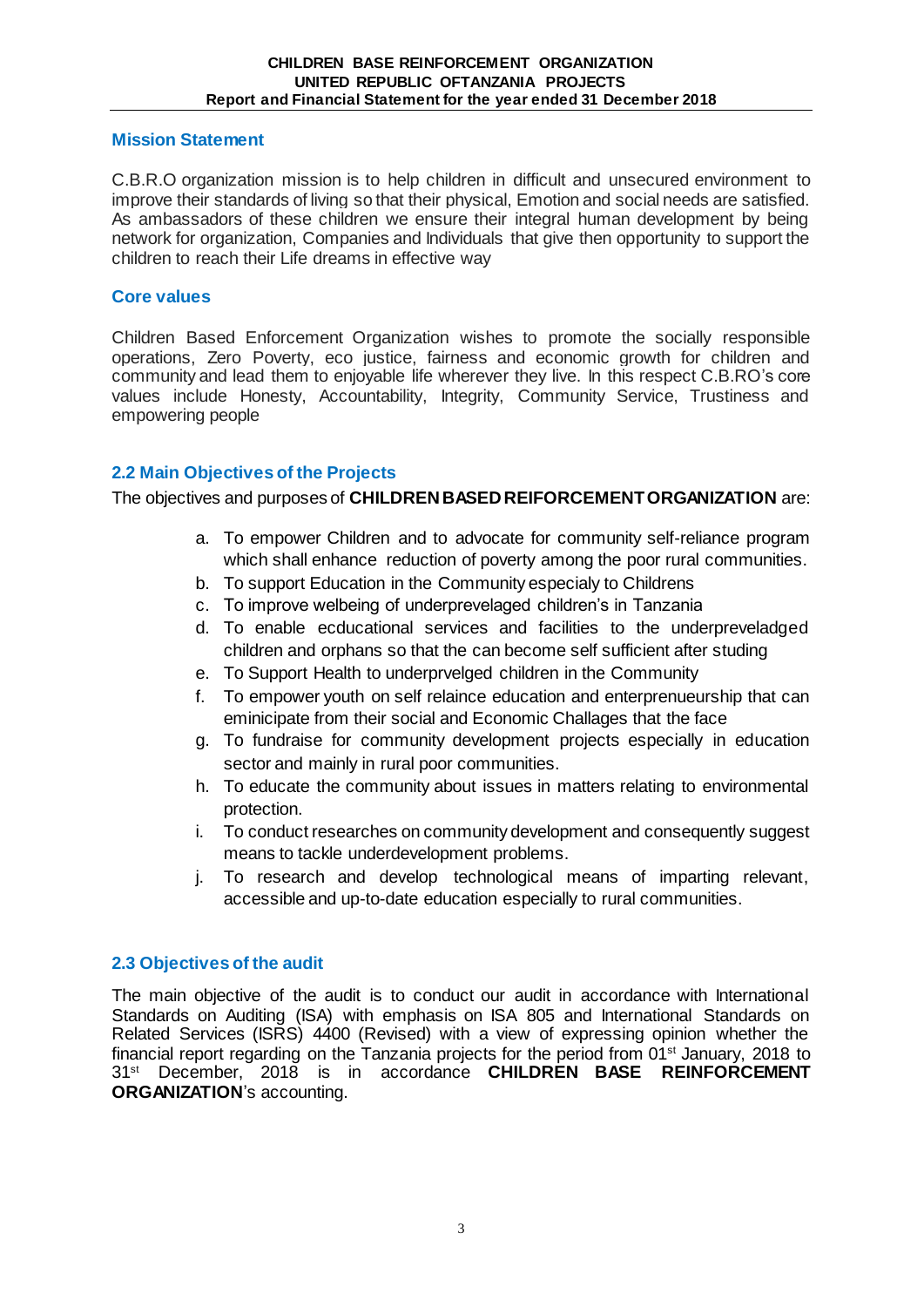#### **CHILDREN BASE REINFORCEMENT ORGANIZATION UNITED REPUBLIC OFTANZANIA PROJECTS Report and Financial Statement for the year ended 31 December 2018**

## **3. RESPONSIBILITY OF MANAGEMENT**

The Management team of the CHILDREN BASE REINFORCEMENT ORGANIZATION is responsible for the preparation and presentation of the Programme's financial report for the period from 01<sup>st</sup> January 2018 to 31<sup>st</sup> December, 2018 which comprise the Statement of Income and expenditure, Statement of financial position, Statement of change in equity, Statement of cash flow and the notes to the financial report, which include a summary of significant accounting policies and other explanatory notes, on the basis of accounting policies described in the CHILDREN BASE REINFORCEMENT ORGANIZATION Financial Regulations Manual.

Management's responsibility includes: designing, implementing and maintaining internal control relevant to the preparation and presentation of these financial reports that are free from material misstatement, whether due to fraud or error; selecting and applying appropriate accounting policies; and making accounting estimates that are reasonable in the circumstances.

The management accepts responsibility for the financial statements, which have been prepared using appropriate accounting policies supported by reasonable and prudent judgments and estimates, in conformity with funding terms and conditions required. The Programme Management is of the opinion that the financial report gives a true and fair view of the state of the financial affairs of the Programme and of its operating results. The Programme Management further accepts responsibility for the maintenance of accounting records, which may be relied upon in the preparation of financial reports, as well as adequate systems of internal financial control.

The management of **CHILDREN BASE REINFORCEMENT ORGANIZATION** is also responsible for making available to Auditors, as and when required, all of the accounting records and all other records and related programme information.

The financial reports for the period from 01<sup>st</sup> January 2018 to 31 December, 2018 set out on pages 8 to 11 were approved by the Programme Management and signed on behalf by:

**\_\_\_\_\_\_\_\_\_\_\_\_\_\_\_\_\_\_\_ \_\_\_\_\_\_\_\_\_\_\_\_\_\_\_\_\_**

**By Order of the Management,**

**Ombeni Peter Ayo Rodgers Abihudi** 

**Project Manager Contract Contract Contract Contract Contract Contract Contract Contract Contract Contract Contract Contract Contract Contract Contract Contract Contract Contract Contract Contract Contract Contract Contrac** 

 **DATE**

 **\_\_\_\_\_\_\_\_\_\_\_\_\_\_\_\_\_\_\_\_\_\_\_\_\_\_\_\_\_\_\_\_**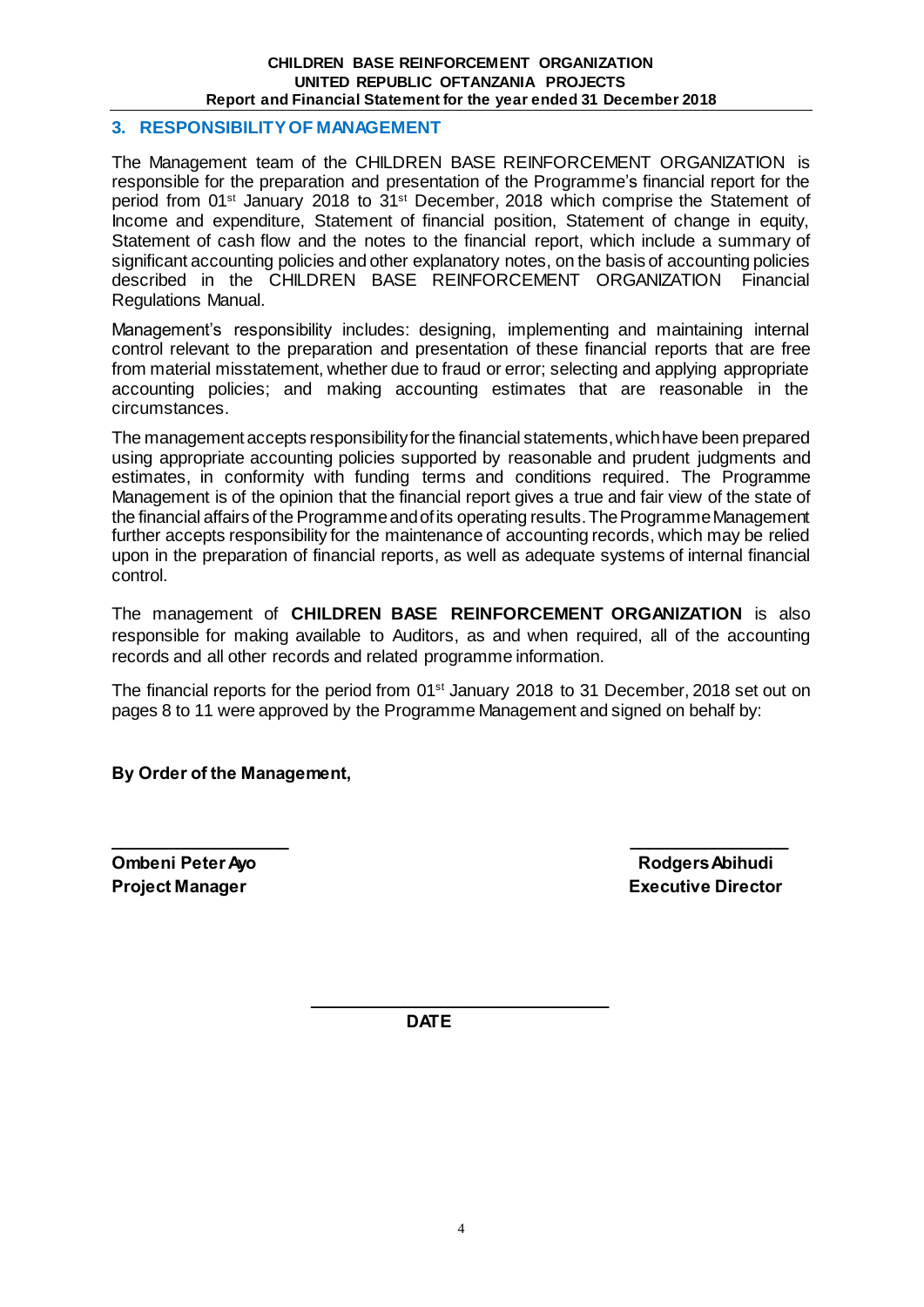# **4. DECLARATION OF THE HEAD OF FINANCE**

The National Board of Accountants and Auditors (NBAA) according to the power conferred under the Auditors and Accountants (Registration) Act. No. 33 of 1972, as amended by Act No. 2 of 1995, requires financial statements to be accompanied with a declaration issued by the Head of Finance/Accounting responsible for the preparation of financial statements of the entity concerned.

It is the duty of a Professional Accountant to assist the Board of Directors and Management to discharge the responsibility of preparing financial statements of the organization showing a true and fair view of the entity position and performance in accordance with applicable International Accounting Standards and statutory financial reporting requirements. Full legal responsibility for the preparation of the financial statement rests with the Tanzania project for building global justice and peace Management as under Management Responsibility statement described on the earlier page.

I **Pascal Lushiku** being the Head of Accounting responsible for finances of Tanzania project for Children Base Reinforcement Organization, hereby acknowledge my responsibility of ensuring that financial statements of the project for the period from 01<sup>st</sup> January 2018 to 31<sup>st</sup> December 2018 have been prepared in compliance with applicable accounting standards and statutory requirements.

I thus confirm that the financial statements give a true and fair view position of CHILDREN BASE REINFORCEMENT ORGANIZATION as on that date and that they have been prepared based on properly maintained financial records.

**PASCAL ALONSO LUSHIKU**

**Position:** Financial Advisor

\_\_\_\_\_\_\_\_\_\_\_\_\_\_\_\_\_\_\_\_\_\_\_

**NBAA Membership No: GA 3474**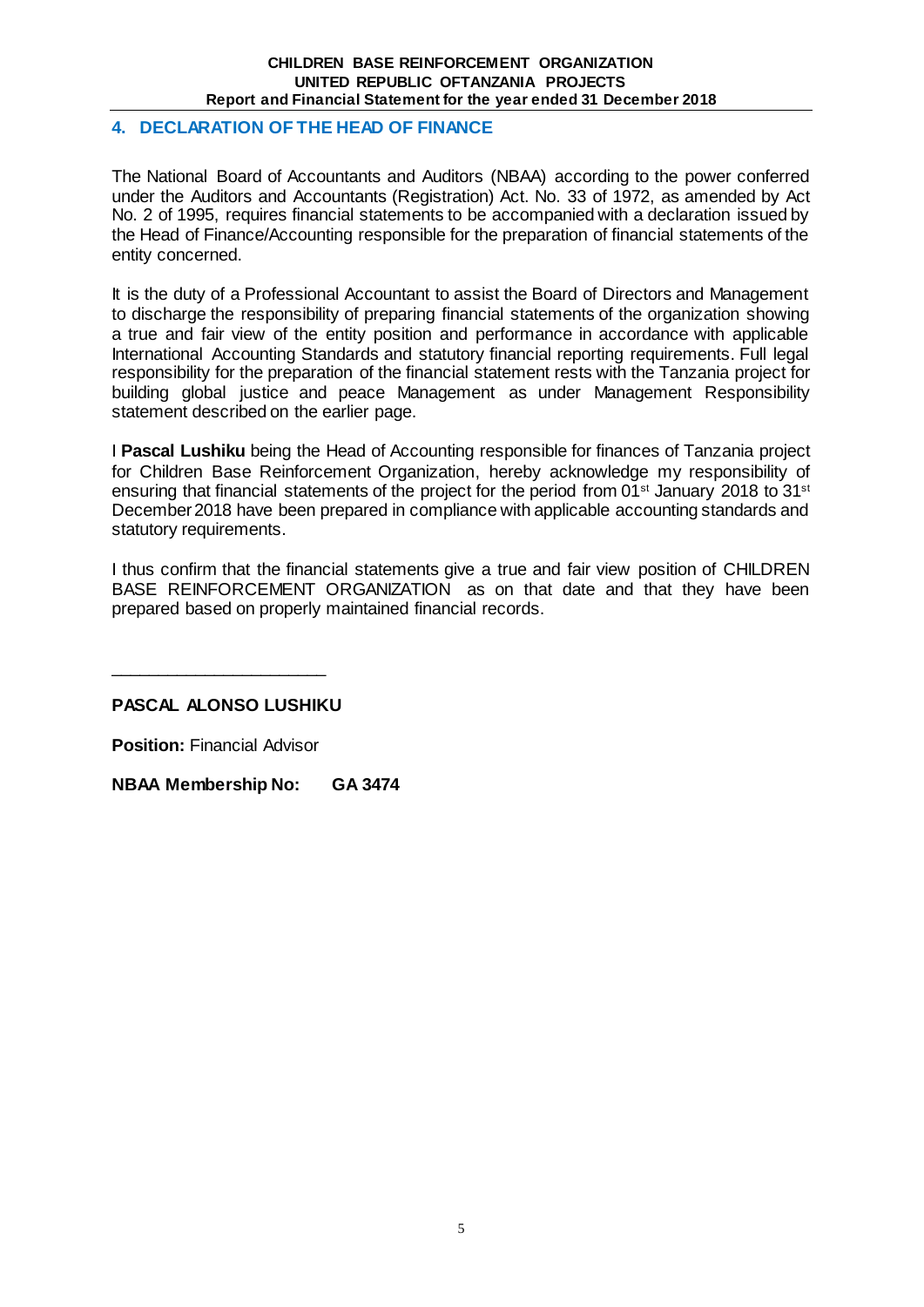# **5. INDEPENDENT AUDITOR'S REPORT**



Songea Road, Behind Kings FM Radio P.O. Box 1035, Njombe -Tanzania M: +255 764 001 877 E: kalconsultancy17@gmail.com

CHILDREN BASE REINFORCEMENT ORGANIZATION P O Box 546 KOROGWE Tanga Tanzania

#### **Report of the Independent Auditor on the Financial Statements of CHILDREN BASE REINFORCEMENT ORGANIZATION for the period from 01st January 2018 to 31st December 2018**

#### **Opinion**

On the project audit Terms of Reference, We have audited the financial information for the above mentioned project, which comprise the statement of Income and expenditure, Statement of financial position, Statement of cash flow, Statement of change in equity for the period from 01st January 2018 to 31stDecember 2018, and the notes to the financial information including a summary of significant accounting policies set out from page 12 to 14

In our opinion, the accompanying financial information on Children Base Reinforcement Organization Projects for the period from  $01<sup>st</sup>$ January 2018 to  $31<sup>st</sup>$ December 2018 are prepared, in all material respects, in accordance with the accounting policies described in the notes and comply with the requirements of the Terms of reference.

#### **Basis for opinion**

We conducted our audit in accordance with International Standards on Auditing (ISA) 805, International Standards on Related Services (ISRS) 4400 (Revised) and Terms of References for the project audit provided by CHILDREN BASE REIFORCEMENT ORGANIZATION. Our responsibilities under those provisions and standards are further described in the "Auditor's responsibilities for the audit of the financial information" section of our report.

We are independent of the entity in accordance with the requirements of the IESBA Code of Ethics for Professional Accountants, and we have fulfilled our other ethical responsibilities in accordance with these requirements. We believe that the audit evidence we have obtained is sufficient and appropriate to provide a basis for our opinion.

#### **Management's Responsibility for the Financial Information**

CHILDREN BASE REIFORCEMENT ORGANIZATION Management is responsible for the preparation and fair presentation of the Project financial information. This responsibility includes designing, implementing and maintaining internal control relevant to the preparation and fair presentation of financial information that is free from material misstatement, whether due to fraud or error; selecting and applying appropriate accounting policies; and making accounting estimates that are reasonable in the circumstances.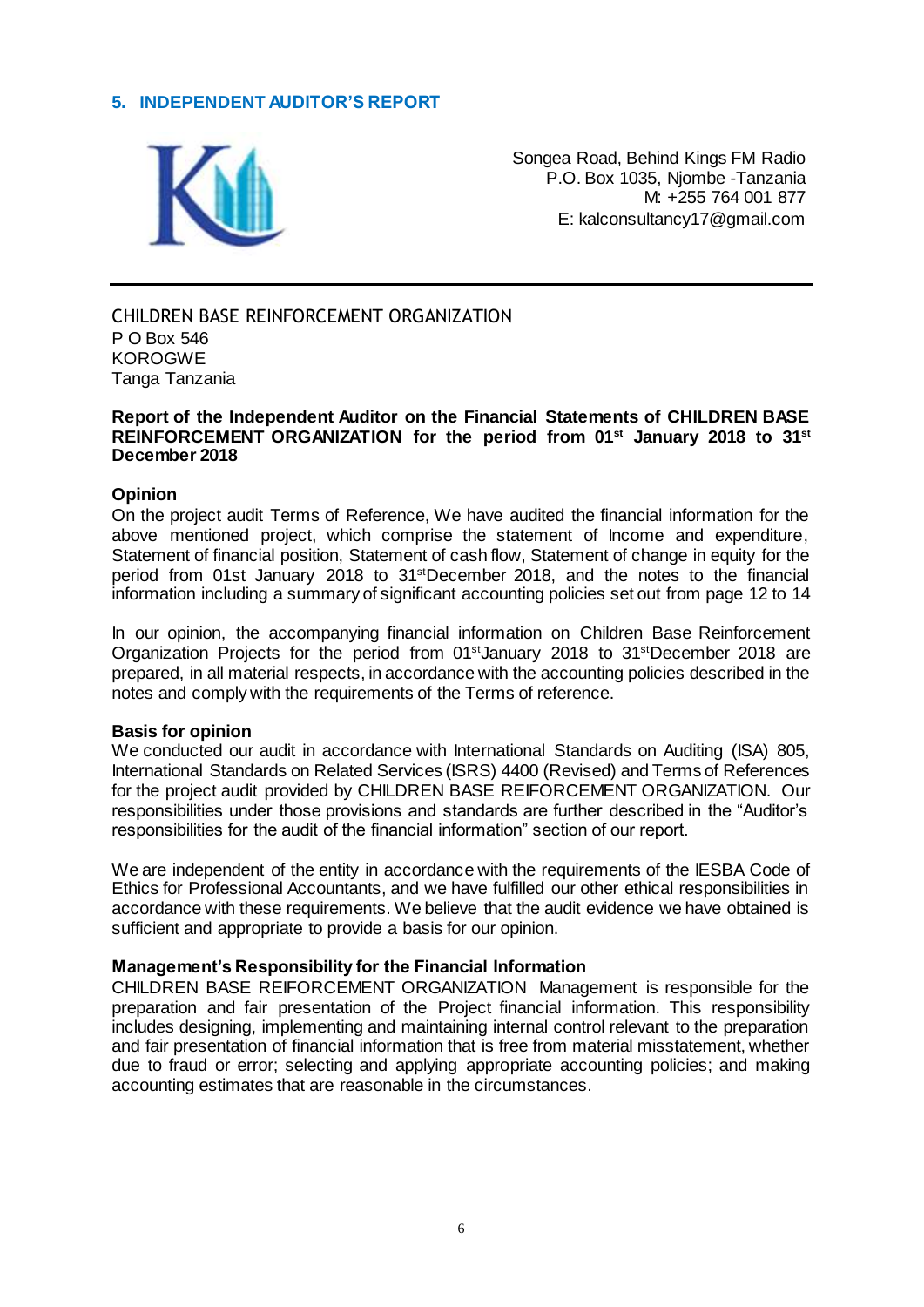# **Auditor's responsibilities for the audit of the financial information**

Our objectives are to obtain reasonable assurance about whether the financial information as a whole is free from material misstatement, whether due to fraud or error, and to issue an auditor's report that includes our opinion. Reasonable assurance is a high level of assurance but is not a guarantee that an audit conducted in accordance with ISAs always detect a material misstatement when it exists. Misstatements can arise from fraud or error and are considered material if, individually or in the aggregate, they could reasonably be expected to influence the economic decisions of users taken on the basis of these financial information.

As part of an audit in accordance with ISAs, we exercise professional judgment and maintain professional scepticism throughout the audit. We also:

- Identify and assess the risks of material misstatement of the financial information, whether due to fraud or error, design and perform audit procedures responsive to those risks, and obtain audit evidence that is sufficient and appropriate to provide a basis for our opinion. The risk of not detecting a material misstatement resulting from fraud is higher than for one resulting from error, as fraud may involve collusion, forgery, intentional omissions, misrepresentations, or the override of internal control.
- Obtain an understanding of internal control relevant to the audit in order to design audit procedures that are appropriate in the circumstances, but not for the purpose of expressing an opinion on the effectiveness of the entity's internal control.
- Evaluate the appropriateness of accounting policies used and the reasonableness of accounting estimates and related disclosures made by Management.

#### **Basis of accounting and restriction of use**

Without modifying our opinion, this report is prepared for CHILDREN BASE REIFORCEMENT ORGANIZATION on Tanzania project to comply with the reporting requirement.

CCOUNTY **Buyingss Account** Consultants Certified Publics&copup aanVOMBE Dares<sub>bi</sub> **Signed** *RILLA ACCOUNT* Date: 2022

**Signed by** CPA Clemence Mhagama (ACPA-2569) Managing Partner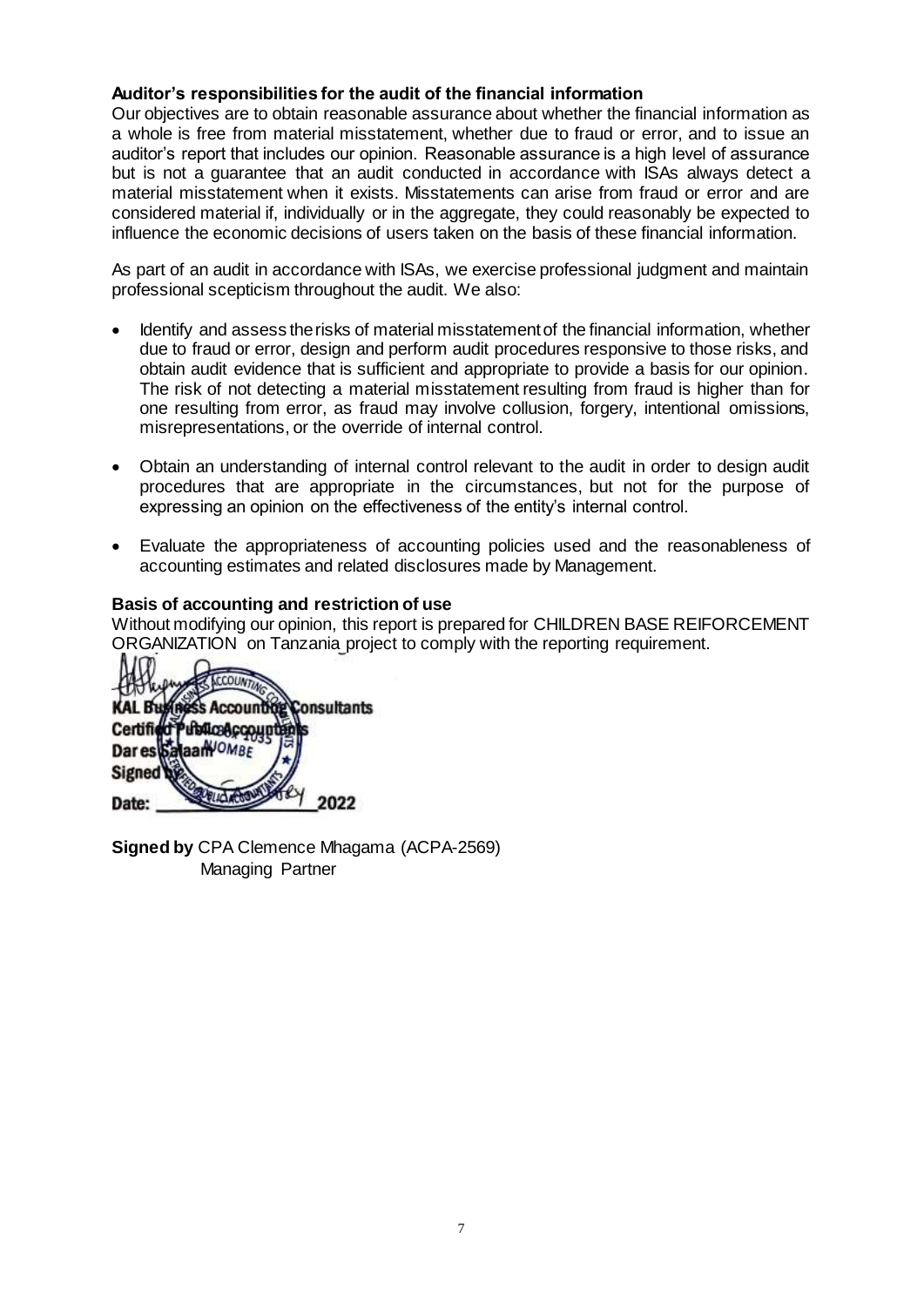## **6. PROJECT FINANCIAL REPORT**

#### **6.1 Statement of Income and Expenditure for year ended 31 December, 2018**

|                                      | <b>Notes</b> | <b>Tshs</b> |
|--------------------------------------|--------------|-------------|
| <b>RECEIPT:</b>                      |              |             |
| Project fund received                | 4            | 21,684,816  |
| Total fund available for the project |              | 21,684,816  |
| <b>Project Expenses:</b>             |              |             |
| Influence and Advocacy Project       |              |             |
| <b>Expenses</b>                      | 5            | 14,103,708  |
| General costs                        | 8            | 500,000     |
| Depreciation                         | 12           | 112,100     |
| <b>Total Expenses</b>                |              | 14,715,808  |
| <b>Fund balance/deficit</b>          |              | 6.969,008   |

The accompanying notes on page 12-14 are an integral part of the financial statements.

Report of the independent auditors is on pages 6 to 7.

The statement of Income and Expenditure was approved by the Management CHILDREN BASE REINFORCEMENT ORGANIZATION and were signed on its behalf by:

**\_\_\_\_\_\_\_\_\_\_\_\_\_\_\_\_\_\_\_ \_\_\_\_\_\_\_\_\_\_\_\_\_\_\_\_\_**

#### **By Order of the Management,**

**Ombeni Ayo Rodgers Abihudi Project Manager Contract Contract Contract Contract Contract Contract Contract Contract Contract Contract Contract Contract Contract Contract Contract Contract Contract Contract Contract Contract Contract Contract Contrac** 

**Date**

**\_\_\_\_\_\_\_\_\_\_\_\_\_\_\_\_\_\_\_\_\_\_\_\_\_\_\_\_**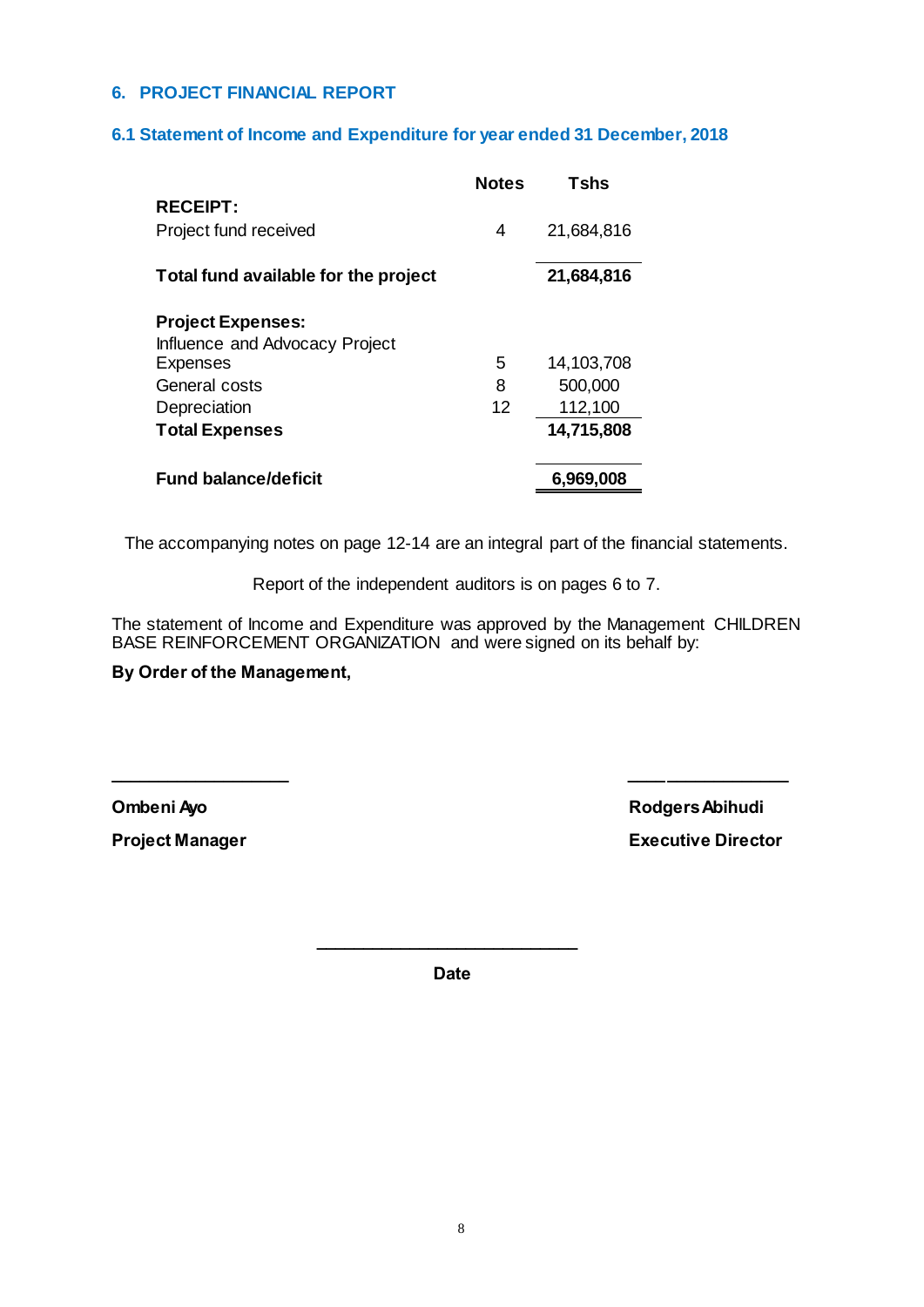# **6.2 Statement of Financial Position as at 31 December, 2018**

|                                     | 2018         |             |  |
|-------------------------------------|--------------|-------------|--|
| <b>ASSETS</b>                       | <b>Notes</b> | <b>Tshs</b> |  |
| <b>Non-Current Assets</b>           |              |             |  |
| Property, Plants and Equipment      | 12           | 1,008,900   |  |
|                                     |              | 1,008,900   |  |
| <b>Current Assets</b>               |              |             |  |
| Project in Progress                 |              | 3,050,000   |  |
| <b>Cash and Bank Balance</b>        | 9            | 3,560,108   |  |
|                                     |              | 6,610,108   |  |
| <b>TOTAL ASSETS</b>                 |              | 7,619,008   |  |
| <b>EQUITY AND LIABILITIES</b>       |              |             |  |
| <b>Members Contributions</b>        | 12           | 150,000     |  |
| Surplus/(deficit)                   |              | 6,969,008   |  |
|                                     |              | 7,119,008   |  |
| <b>Current Liabilities</b>          |              |             |  |
| Creditors and accruals              | 11           | 500,000     |  |
| <b>TOTAL EQUITY AND LIABILITIES</b> |              | 7,619,008   |  |

The accompanying notes on page 12-14 are an integral part of the financial statements.

Report of the independent auditors is on pages 6 to 7.

The statement of financial position was approved by the Management of CHILDREN BASE REINFORCEMENT ORGANIZATION and were signed on its behalf by:

**\_\_\_\_\_\_\_\_\_\_\_\_\_\_\_\_\_\_\_ \_\_\_\_\_\_\_\_\_\_\_\_\_\_\_\_\_**

# **By Order of the Management,**

**Ombeni Ayo** Rodgers Abihudi

**Project Manager Contract Contract Contract Contract Contract Contract Contract Contract Contract Contract Contract Contract Contract Contract Contract Contract Contract Contract Contract Contract Contract Contract Contrac** 

**Date**

**\_\_\_\_\_\_\_\_\_\_\_\_\_\_\_\_\_\_\_\_\_\_\_\_\_\_\_\_**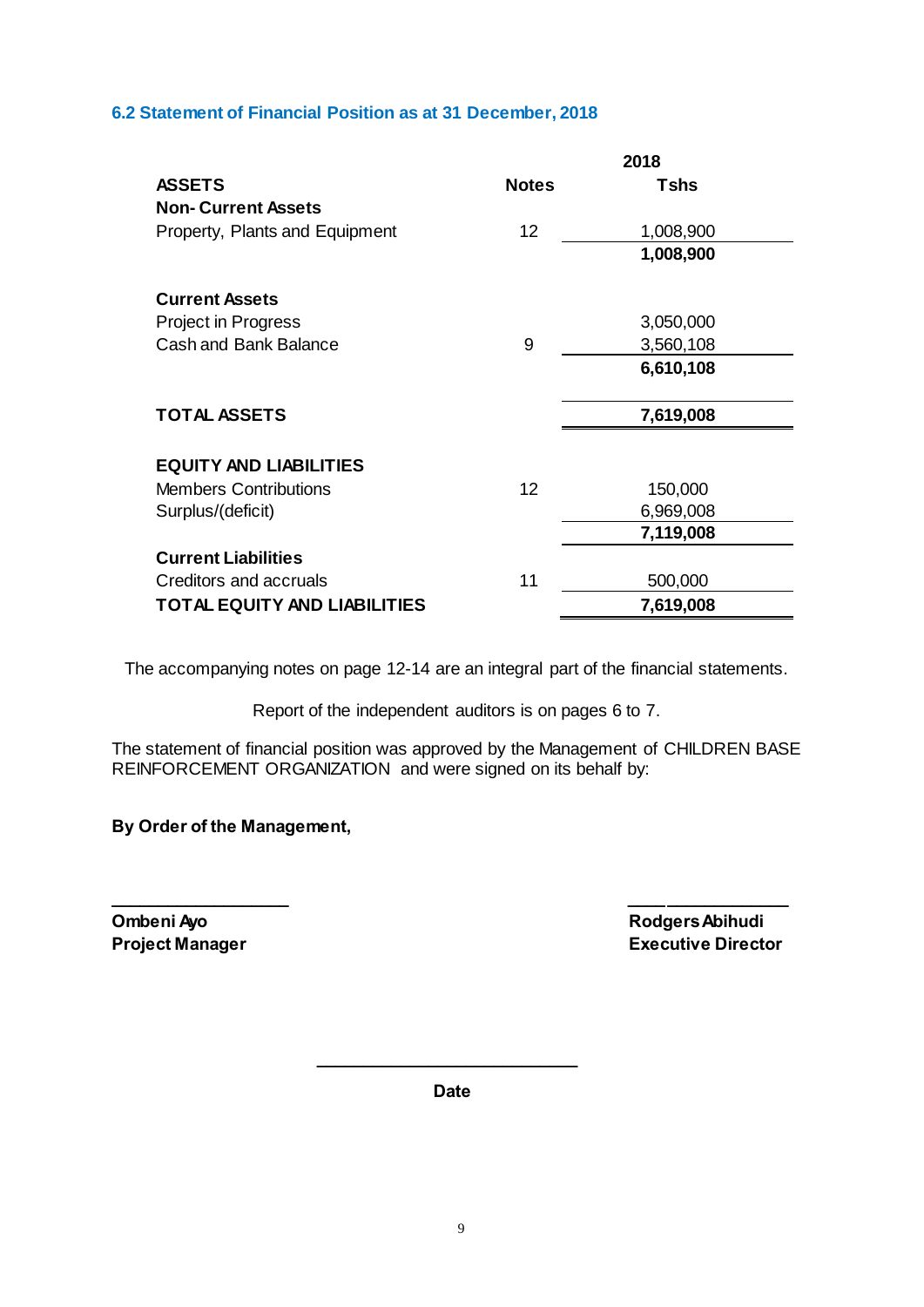# **6.3 Statement of Cash Flow for the year ended 31 December, 2018**

|                                                      |              | 2018          |
|------------------------------------------------------|--------------|---------------|
|                                                      | <b>Notes</b> | <b>Tshs</b>   |
| Cash flow from operating activities                  |              |               |
| Profit/Loss before tax                               |              | 6,969,008     |
| Adjustment from non-cash items:                      |              |               |
| Depreciation                                         | 12           | 112,100       |
| <b>Change in working capital</b>                     |              |               |
| Decrease in trade payables                           |              | 500,000       |
| Work in progress                                     |              | (3,050,000)   |
| Net Cash generated from operating activities         | A            | 4,531,108     |
|                                                      |              |               |
| <b>Cash flow from Financing Activities</b>           |              |               |
| Fund                                                 |              | 150,000       |
| <b>Net Cash flow from Financing Activities</b>       | В            | 150,000       |
|                                                      |              |               |
| <b>Cash flow from Investing Activities</b>           |              |               |
| <b>Purchase of Assets</b>                            |              | (1, 121, 000) |
|                                                      | C            | (1, 121, 000) |
| Net increase/ (Decrease) in cash and cash            |              |               |
| equivalents                                          | $A + B + C$  | 3,560,108     |
|                                                      |              |               |
| Cash and cash equivalents at the beginning of Period |              |               |
| Cash and cash equivalents at the end of Period       |              | 3,560,108     |

The accompanying notes on page 12-14 are an integral part of the financial statements.

Report of the independent auditors is on pages 6 to 7.

The statement of cash flow was approved by the Management of CHILDREN BASE REINFORCEMENT ORGANIZATION and were signed on its behalf by:

**\_\_\_\_\_\_\_\_\_\_\_\_\_\_\_\_\_\_\_ \_\_\_\_\_\_\_\_\_\_\_\_\_\_\_\_\_**

# **By Order of the Management,**

**Ombeni Ayo Rodgers Abihudi Project Manager Contract Contract Contract Contract Contract Contract Contract Contract Contract Contract Contract Contract Contract Contract Contract Contract Contract Contract Contract Contract Contract Contract Contrac**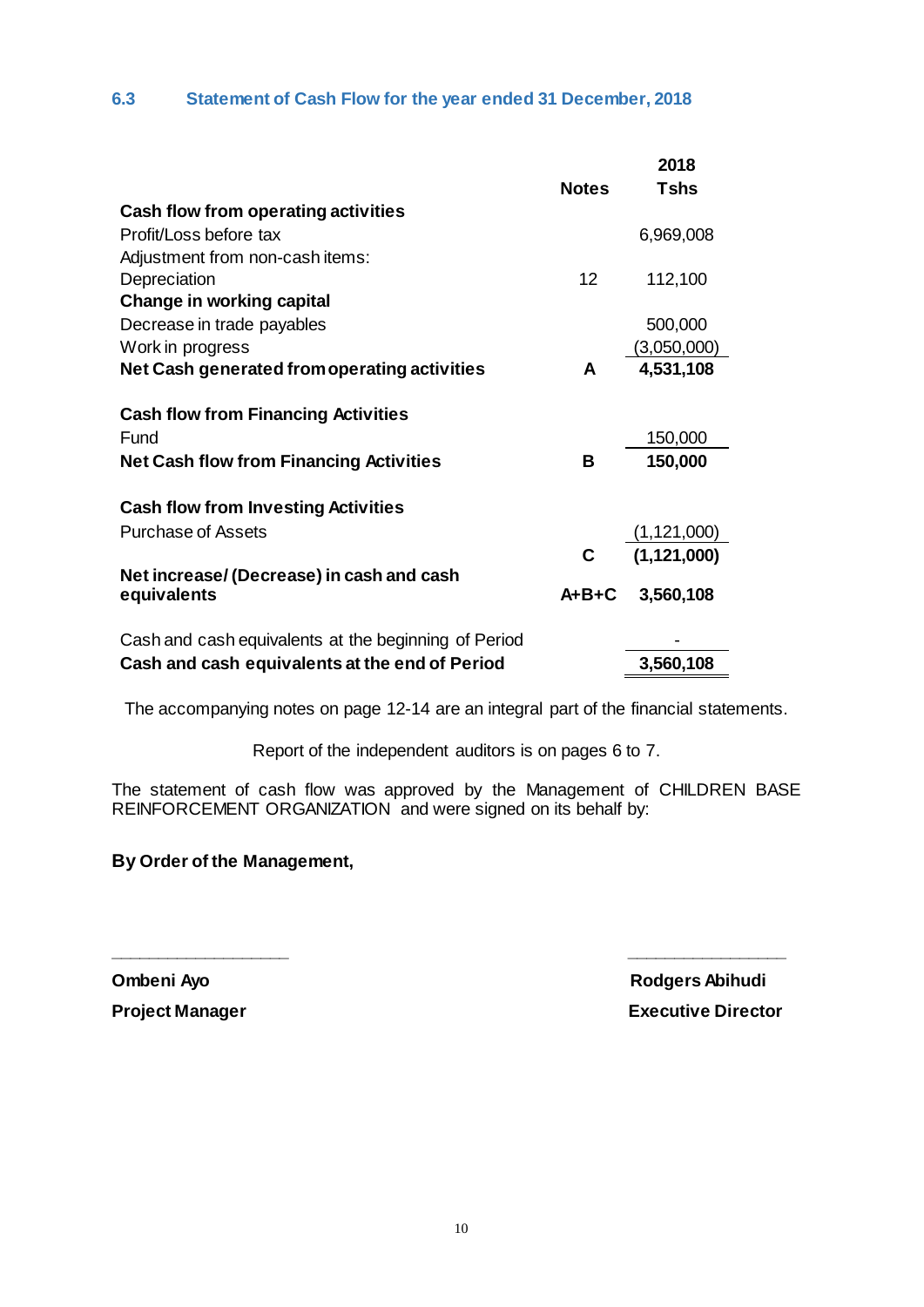# **6.4 Statement of Change in Member Contributions Equity for the year ended 31 December, 2018**

|                                     | <b>Members</b><br><b>Contributions</b> | <b>Accumulated</b><br><b>Surplus or</b><br><b>Deficity</b> | Total     |
|-------------------------------------|----------------------------------------|------------------------------------------------------------|-----------|
|                                     |                                        |                                                            |           |
| Members, Contributions as 1 January |                                        |                                                            |           |
| Changes during the year             | 150,000                                |                                                            | 150,000   |
| Surplus or Deficit                  |                                        | 6,969,008                                                  | 6,969,008 |
| Balance as 31 December 2018         | 150,000                                | 6,969,008                                                  | 7,119,008 |

The accompanying notes on page 12-14 are an integral part of the financial statements.

Report of the independent auditors is on pages 6 to 7.

The statement of change in member's contributions equity was approved by the Management of Tanzania project for building global justice and peace and were signed on its behalf by:

**\_\_\_\_\_\_\_\_\_\_\_\_\_\_\_\_\_\_\_ \_\_\_\_\_\_\_\_\_\_\_\_\_\_\_\_\_**

**By Order of the Management,**

**Ombeni Ayo Rodgers Abihudi Project Manager Contract Contract Contract Contract Contract Contract Contract Contract Contract Contract Contract Contract Contract Contract Contract Contract Contract Contract Contract Contract Contract Contract Contrac**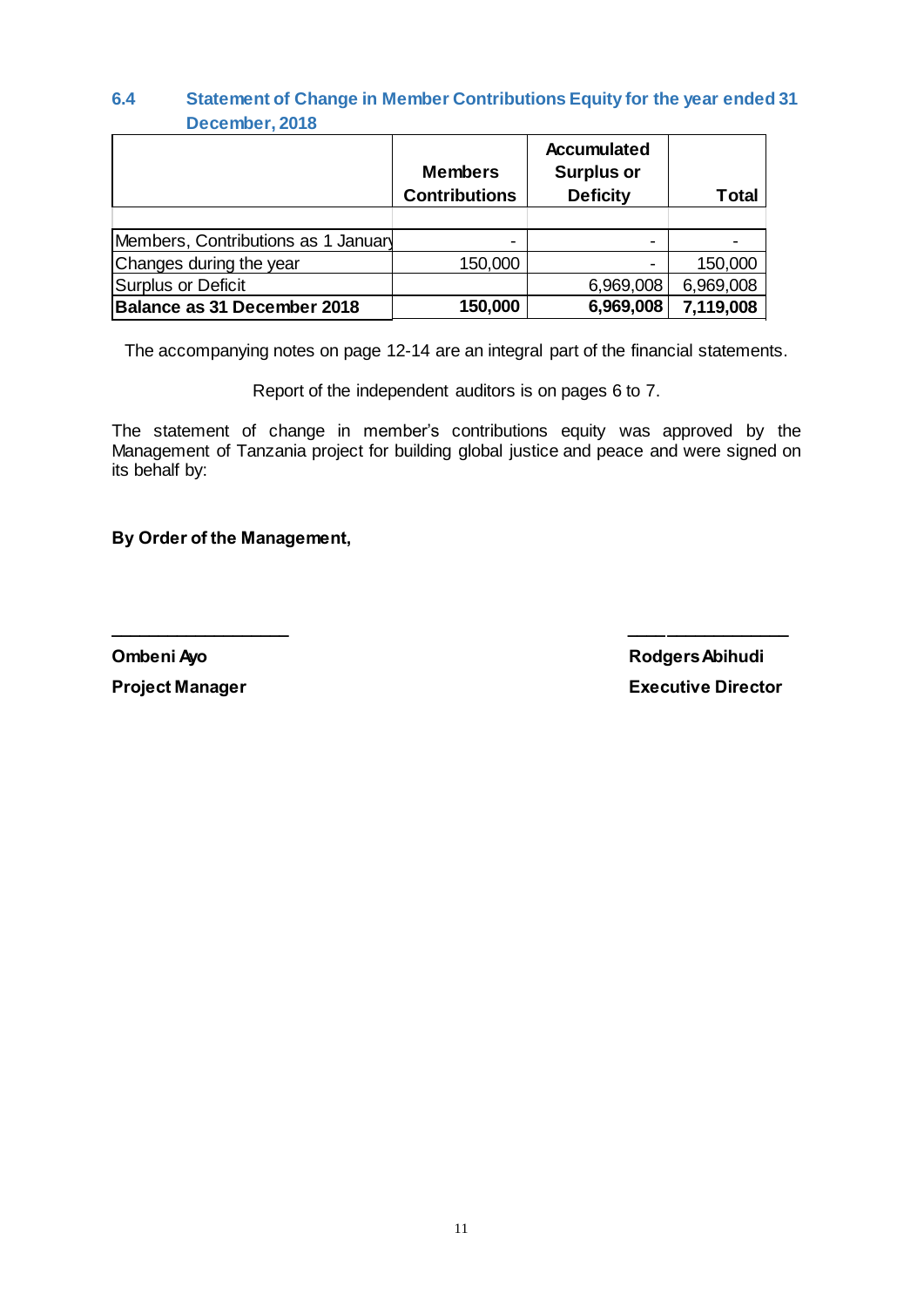# **7. NOTES TO THE PROJECT FINANCIAL STATEMENTS**

#### **7.1 Principal accounting policies**

The financial statements have been prepared on the modified cash basis of accounting under which the following principal accounting policies have been applied.

#### **7.2 Grant income**

Income comprises of grants received from **ZEBRAS ACTIVE COMMUNITY.e.V** and other stakeholders and are accounted for in the period it is received or expensed.

#### **7.3 Recognition of expenditures**

Expenditure in respect of goods and services is generally recognized at the time of payment in respect of direct procurement and on retirement in respect of staff imprest.

#### **7.4 Foreign currencies**

#### *Functional and presentation currency*

Items included in the financial statements of the project are measured using the currency of the primary economic environment in which the entity operates ('the functional currency'). The financial statements are presented prepared and presented in Tanzania Shillings (TZS).

#### **7.5 Grant income and Disbursements**

Grant Income received from **ZEBRAS ACTIVE COMMUNITY .e.V,** Members Contribution Fees and from other stakeholders.

During the period from 01<sup>st</sup> January 2018 to 31<sup>st</sup>December 2018, CHILDREN BASE REINFORCEMENT ORGANIZATION received grant income from ZEBRAS ACTIVE COMMUNITY .e.V as follows:

#### **7.5.1 Notes and Computations to Financial Statements**

| Notes |                                                       | 2018       |
|-------|-------------------------------------------------------|------------|
| 4     | <b>Revenue</b>                                        | Tshs       |
|       | Members fees and Other Stakeholders                   |            |
|       | contributions                                         | 21,684,816 |
|       | <b>Received from The foundation for civil society</b> |            |
|       | Influence and Advocacy Project                        | 21,684,816 |
|       |                                                       | 21,684,816 |
|       |                                                       |            |
| 5     | <b>Influence and Advocacy Project Expenses</b>        |            |
|       | Facilities and Equipment, Rent, Parking,              |            |
|       | Utilities                                             | 30,000     |
|       | <b>Field Levelling Project</b>                        | 3,216,500  |
|       | <b>Bank Charges</b>                                   | 269,708    |
|       | <b>Board Meeting</b>                                  | 424,000    |
|       | <b>Christmas Event Community Expenses</b>             | 250,000    |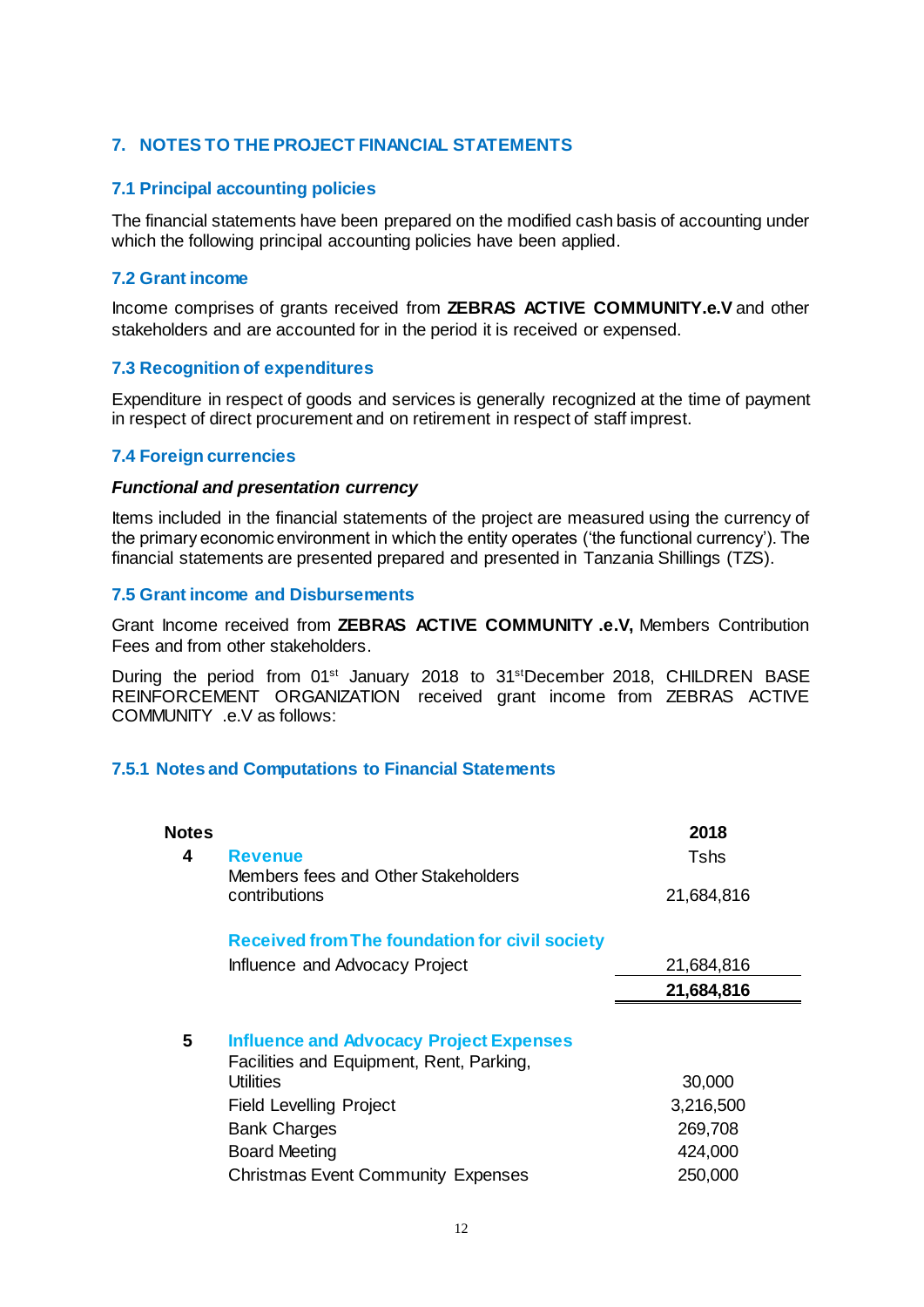|    | Postage, Mail and Mailing Services        | 23,000     |
|----|-------------------------------------------|------------|
|    | Fuel                                      | 27,500     |
|    | Telephone, Telecommunications             | 190,000    |
|    | <b>Travel and Meeting</b>                 | 1,382,500  |
|    | Salaries and Wages                        | 6,905,000  |
|    | <b>Stationeries and Printing</b>          | 1,385,500  |
|    |                                           | 14,103,708 |
|    |                                           |            |
| 8  | <b>General costs</b>                      |            |
|    | Consultancy fees                          | 500,000    |
|    |                                           | 500,000    |
|    |                                           |            |
| 9  | <b>Cash and Bank Balances</b>             |            |
|    | Cash in Hand                              | 1,163,000  |
|    | Cash and Bank                             | 2,397,108  |
|    |                                           | 3,560,108  |
| 10 |                                           |            |
|    | <b>Project In Progress</b>                |            |
|    | Project work in Progress(Children's Home) | 3,050,000  |
|    |                                           | 3,050,000  |
| 11 | <b>Creditors and Other Payables</b>       |            |
|    | <b>KAL Business Accounting Consultant</b> | 500,000    |
|    |                                           | 500,000    |